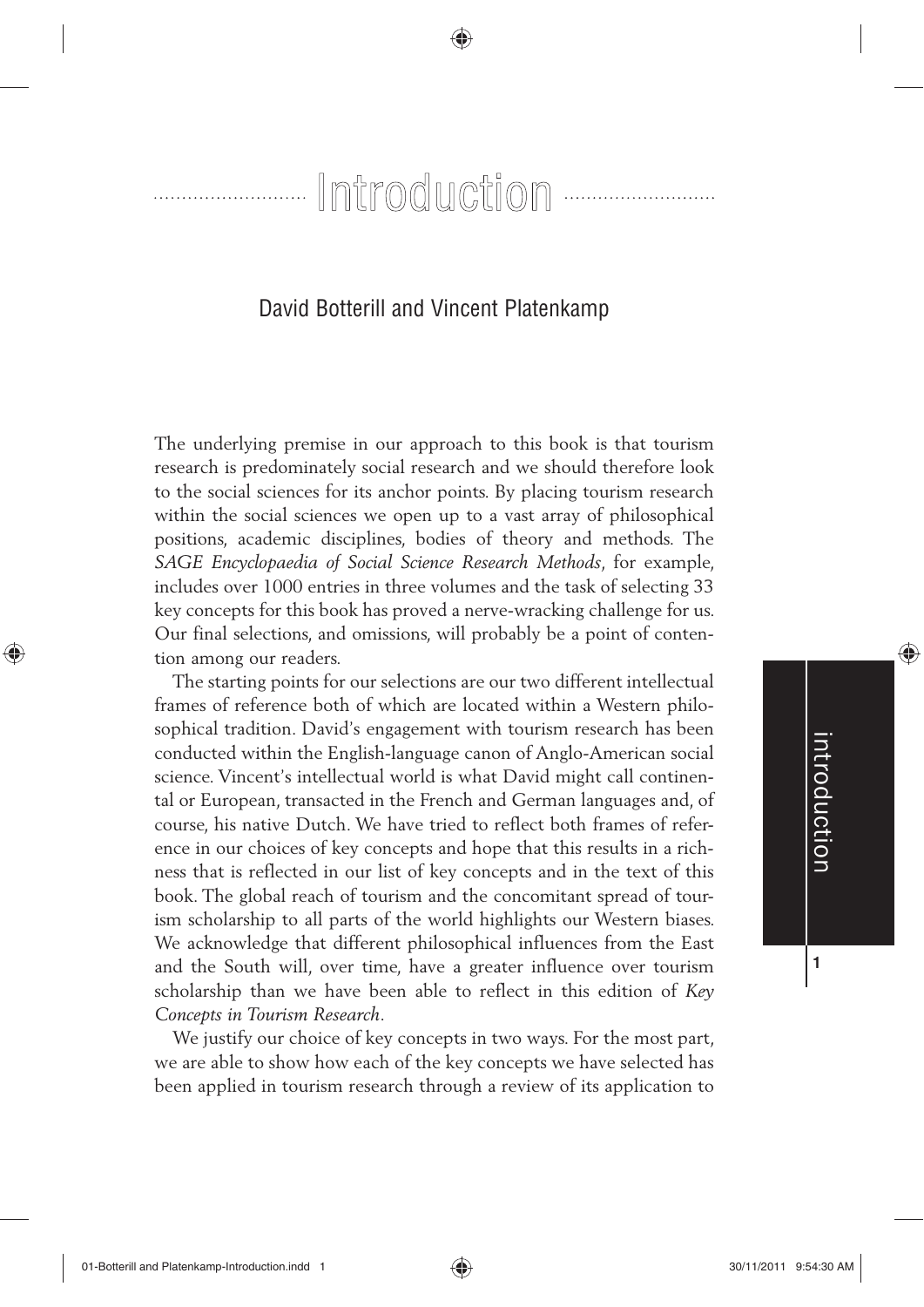tourism studies. Consequentially, we can claim that they are key concepts within tourism research practice. But there is another sense in which we think our list is 'key', not just as a reflection of current practice but also as a progressive influence on the future of tourism research.

Through this book our intention is to ground tourism research practice more directly in the debates in the philosophies, theories and methods of the social sciences. As this book has progressed it has become increasingly clear to us that the emergence of tourism research in the 1960s positioned it in the social sciences at a particular juncture. What we have tried to do in our selections is to show how current practice in tourism research is informed by ideas that have been rethought through over many decades, and in some cases centuries, of intellectual endeavour.

We call this work the 'underlabouring' of tourism research. We think that our concepts are key because they connect tourism research to the still contentious claims of social science as a legitimate contributor to knowledge. Our intention here is that when reading our book tourism researchers at all levels and in all contexts will be encouraged to engage with, and contribute to, these debates. This, we think, would be a progressive move within tourism research that would help to stabilise its place in the social sciences and add maturity to any claims made about tourism knowledge.

tourism research key concepts in tourism research key concepts in

⊕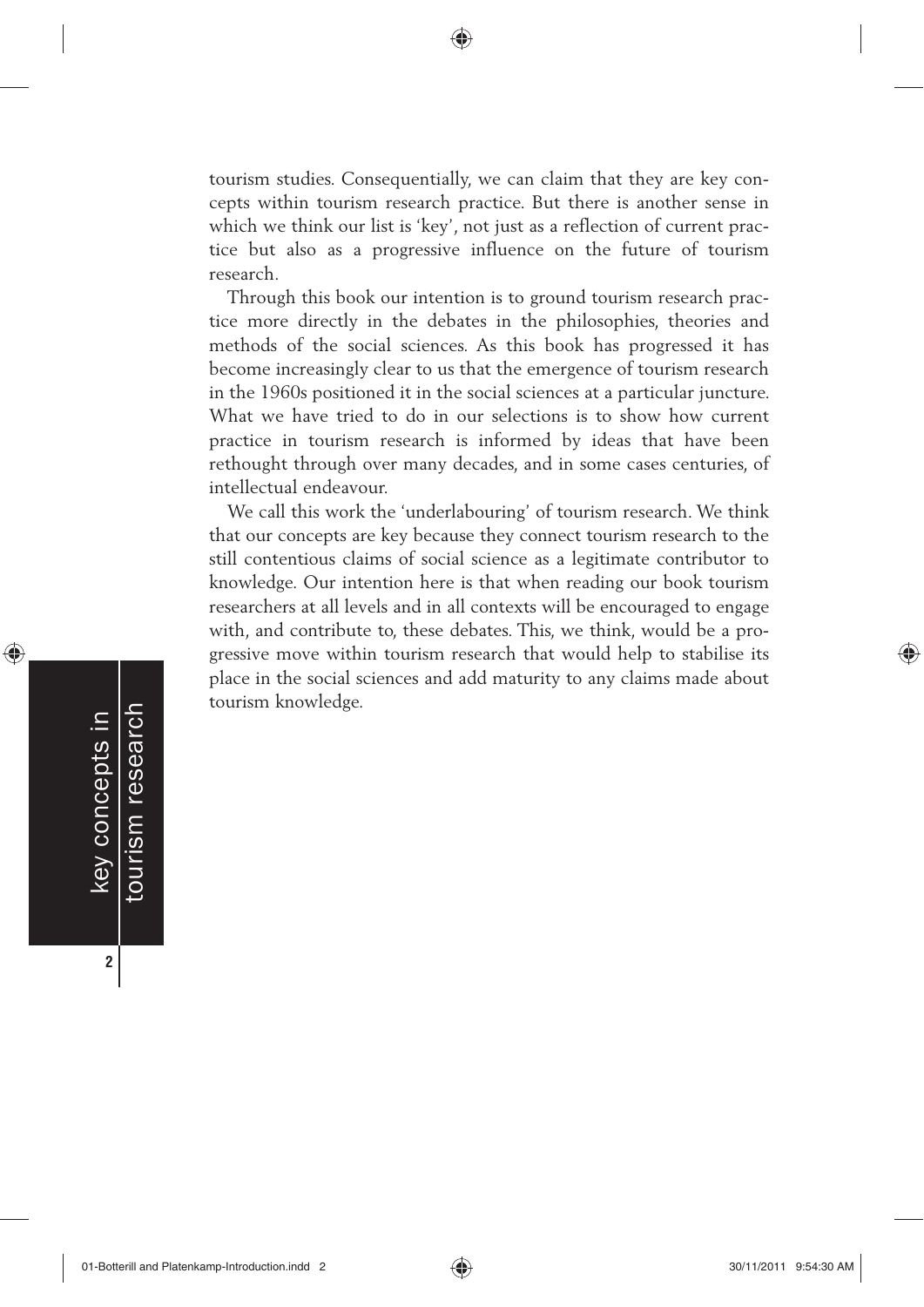# ........ How to Use This Book .......

So the time has come to choose what, and how, you are going to research the phenomenon of tourism for your thesis or dissertation. Hopefully, you will have taken courses or modules in research methods and will have practised the skills you need in order to undertake your research but you cannot, any longer, put off the choice of topic and the way you are going to investigate it. There are a bewildering variety of topics in tourism and almost as many ways of researching them, so we sympathise with your plight. The most useful general advice that we can give you at this point in your studies is to make sure you choose a topic that really interests you because it has to keep you intrigued for several months to come. We also think it is important to think about how your own strengths map against the particular skills needed for the different approaches that are available to you.

Our experiences of supervision tell us that the answers that you come up with to these two questions are not formulated as quickly as most students would like. The answers also do not arrive neatly packaged into product 'strap lines' or media 'sound bites'. It takes time for them to emerge and, more often than not, in parallel rather than one before the other. We have very often encountered students who are floundering in their attempts to come to answers for either one or both of these questions and have wondered what to say or where to send students for inspiration. We have tried asking pertinent questions to extract topics of interest or directed our students to the research journals but these have not always proved to be successful interventions, not least because they can sometimes undermine confidence. At this stage in the research process we have also found that the many excellent guides on how to do research are not what is needed, as they cannot provide that 'spark' that gets you started on a research journey.

This moment is sometimes an awkward silence in early supervisory meetings. In order to fill the silence the temptation is to risk boring our students with our own research, not always very successfully we will admit. That is not to say that we, or many of your supervisors, do not ◈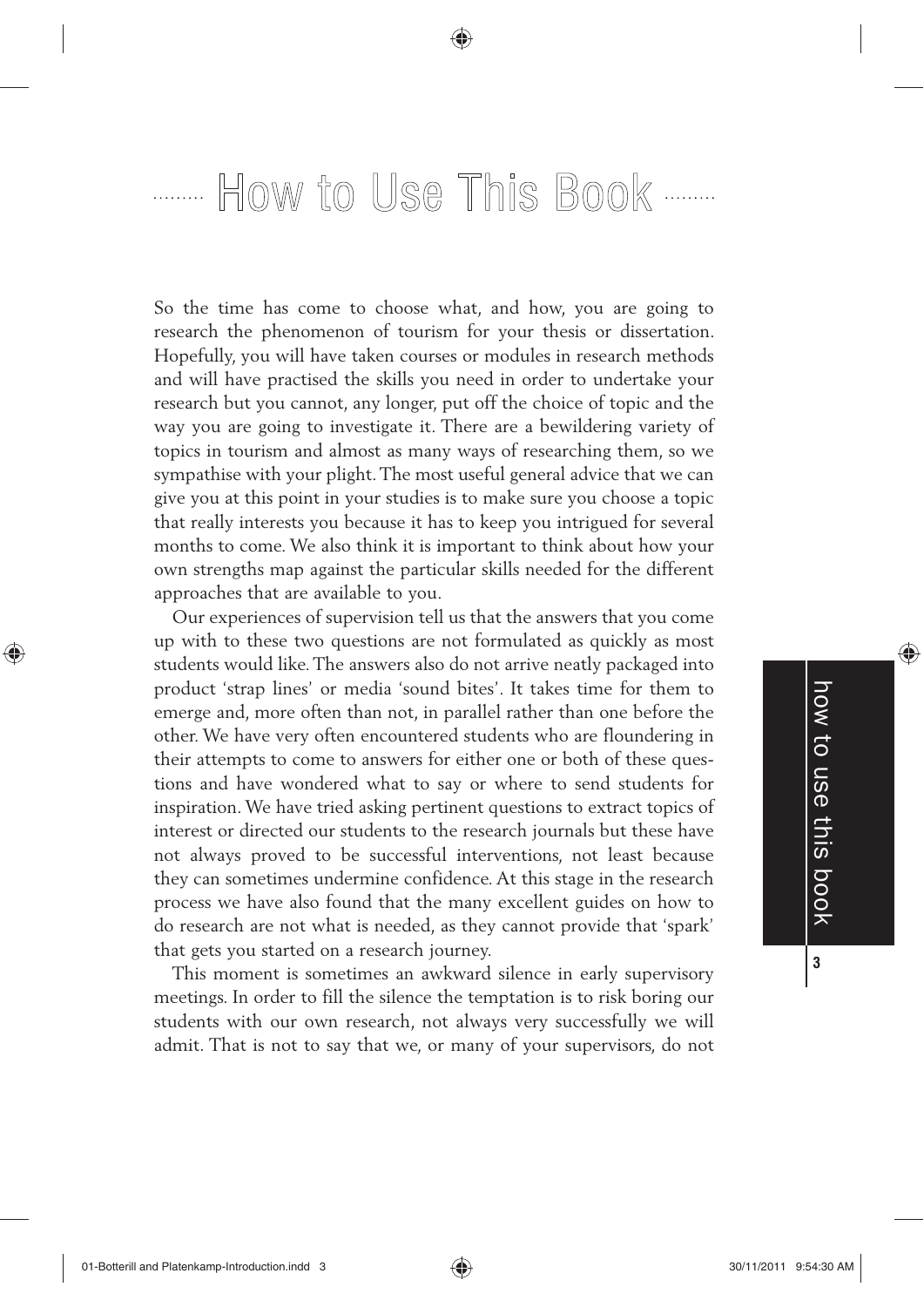recognise the responsibility to direct students but because we think that research output, at any level, should be an expression of you and not your supervisor. After all, supervisors are not awarded the degree, students are!

So we have written this book to help you come to those answers about your research projects. Our book follows the model of all Key Concept books in the series and is published as an extended glossary of terms that will provide a useful reference point for students embarking on explorations in tourism research. Sometimes the reactions of our students to the language of the social sciences is often hostile. They complain of a lack of consistency in the use of terms and are bewildered by the sometimes contradictory accounts of the same concept. In response, the entries in this book have been written to limit any potential confusion but, at the same time, not to shy away from the sometimes uncomfortably discursive nature of the philosophy of the social sciences.

For each key concept we provide a definition and an initial guide on its potential relevance to your research project. The relevance section draws upon the many such conversations we have had with students over the years. Then, the key concept has been applied to a range of different topics, with examples drawn from the tourism research journals. Remember, these examples show you how other researchers, some of them students, have answered those two questions of 'what' and 'how'. This is supplemented by an elaboration of the main ideas and techniques associated with each key concept.

Having done our best to simplify the concept, it is unravelled a little. First, we invite you to consider the historical development, philosophical pretext and principal claims that surround the concept. Finally, we provide a short critique of the concept, because in our experience some students sometimes become transfixed by the concept. Having got to grips with its complexities they then treat it as something fixed – a foundational entity – forgetting the all important discursive tendency to critique and argument that permeates the social sciences. A full set of references is provided for follow-up reading. For example, maybe your curiosity in the key concept might have been sparked by a particular article from the tourism journals or you may want to know more about

⊕

**4**

♠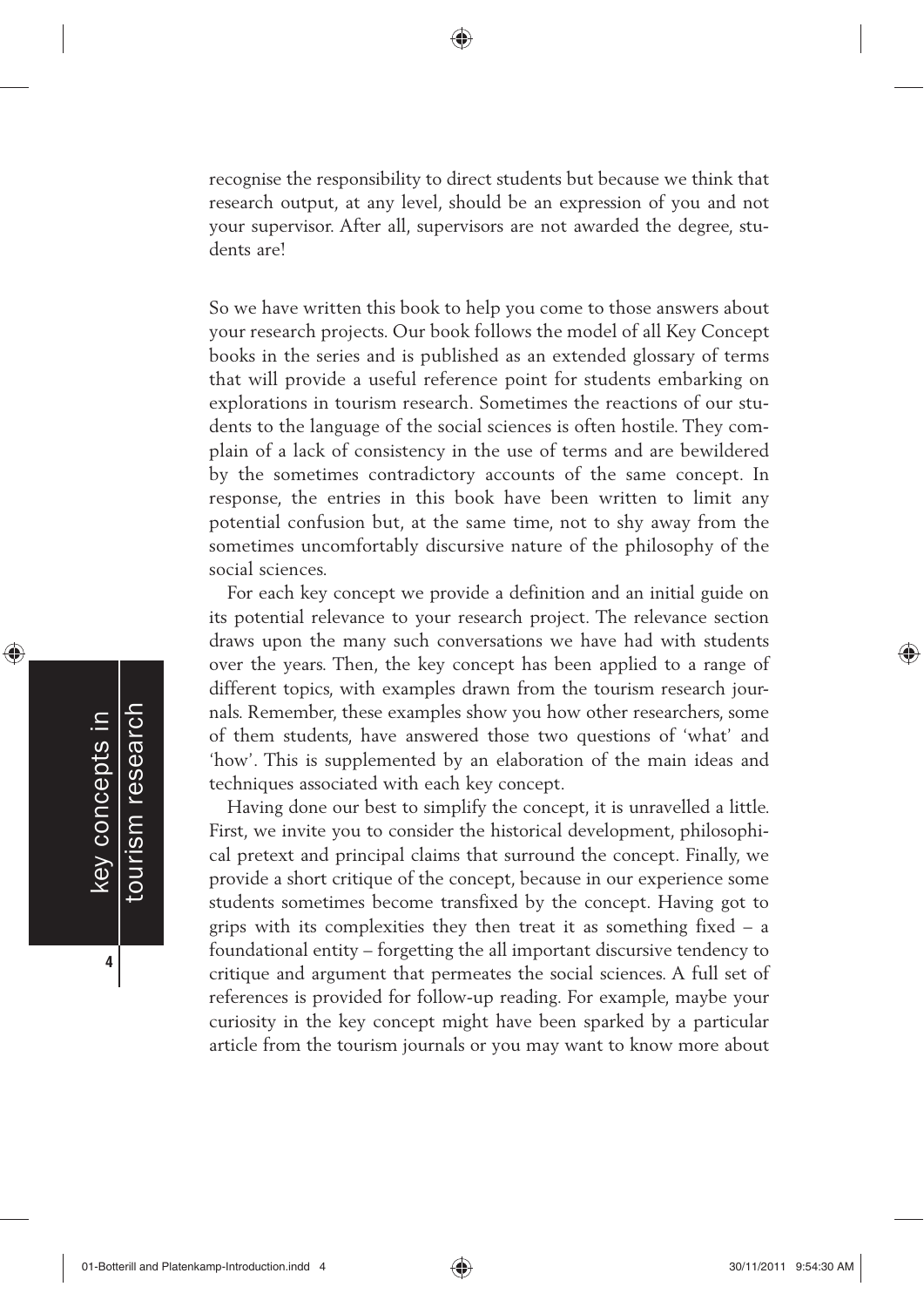how the generic concept developed or can be applied. To account for both of these eventualities we separate our references into generic and tourism specific listings.

If you really are at the very beginning of finding those answers to the 'what' and 'how' questions then you might like to read this book by just dipping into two or three key concepts at a sitting. If you choose this way of using the book then we have also indicated some possible connections between the key concepts in the text by capitalising them and listing them, under a separate heading 'CROSS REFERENCES', setting up an order in which to read other key concepts from the book.

However, encouraged by reviewers of our draft manuscript to cluster the concepts in some way we propose another, more structured, way in which you might read this book. We think everyone should start by reading the entries on Empiricism and Ethical Practice because these are the bedrock of your research activities. Next, our reading of the tourism research literature indicates that one way of categorising research output is in three broad topic categories: experiences, places and organisations. What we suggest, then, is that it is possible to structure your reading of the entries in this book around each of these broad categories.

### **EXPERIENCES**

Let us assume that you have tentatively decided to study the 'experiences' associated with tourism. These might be tourists' or employees' experiences or they may be the experiences of those living in communities who receive tourists. If you have settled on this category of topic for your research then we suggest you should read the following as a set of key concepts: Ethnomethodology, Hermeneutics, Interview/Focus Group, Narrative, Phenomenology, Repertory Grid, Survey, Symbolic Interactionism.

#### **PLACES**

If you prefer to study tourism places we suggest the following set of key concepts: Case Study, Content Analysis, Document Analysis, Interview/ Focus Group.

⊕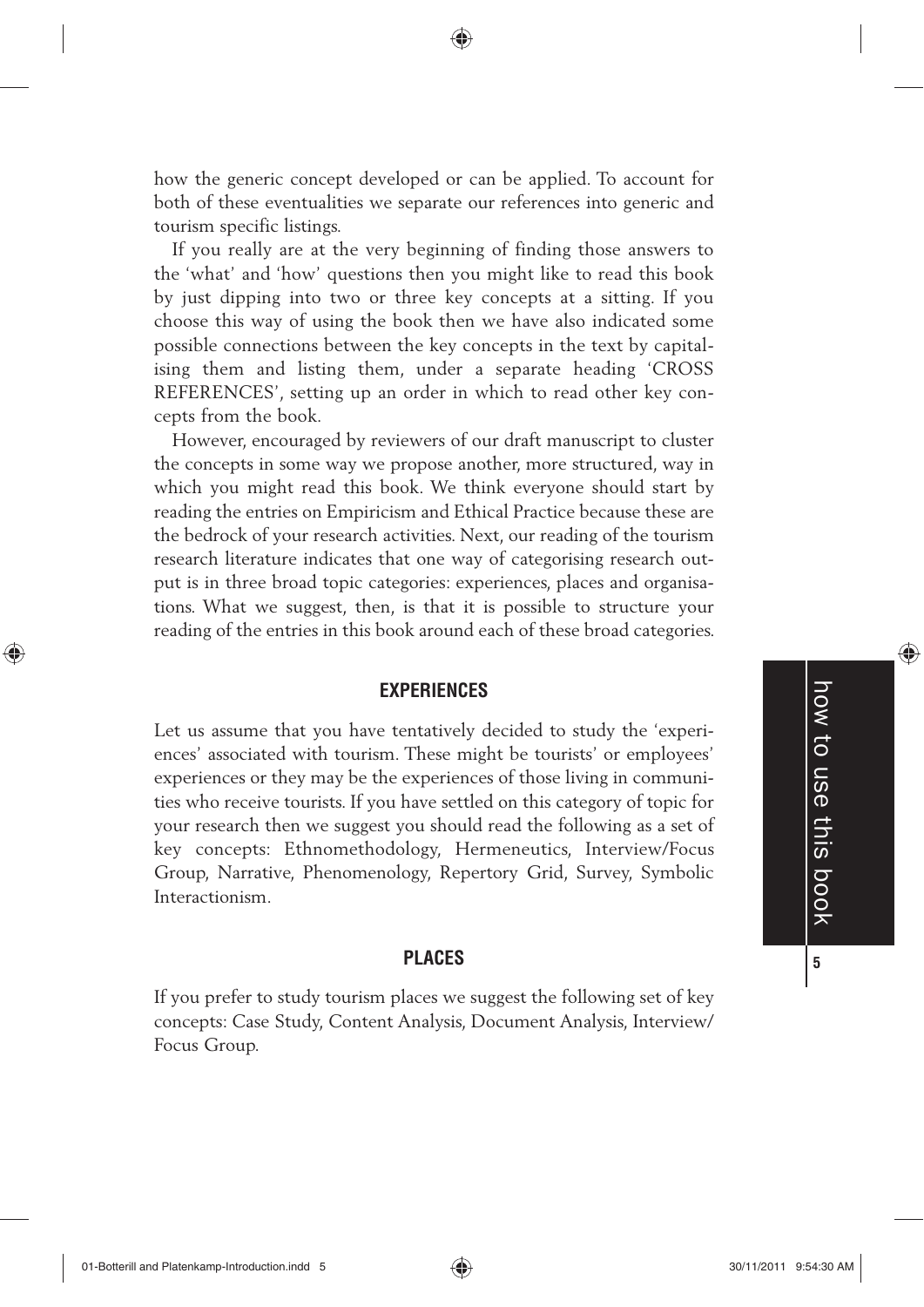#### **ORGANISATIONS**

If the topic of your research concerns the policies and practices of organisations here is our list of key concepts that might be particularly helpful: Action Research, Case Study, Delphi Method, Document Analysis, Evaluation Research, Grounded Theory.

Now let us take another potential starting point for organising your reading of this book. You know roughly what your topic is but you cannot decide on how to research it. If this is where you are in your thinking then dip into this set of key concepts: Autoethnography, Content Analysis, Delphi Method, Document Analysis, Experiment, Ethnomethodology, Interview/Focus Group, Narrative, Repertory Grid, Survey, Visual Methods. Conversely, your supervisor might be pushing you to set your research ideas into a particular theoretical frame. A favoured criticism by supervisors of what might be called 'superficial' research proposals is that they lack analytical depth. If this is the feedback you've been getting, then the following set of key concepts might just settle your mind and enable you to demonstrate more depth of analysis in your study: Critical Theory, Feminism, Figurationalism, Grounded Theory, Post-colonialism, Postmodernism, Symbolic Interactionism.

Our last suggestion for grouping the key concepts as a set of readings explores a central thrust of our book. As we argue in our Introduction, we think that it is important for anyone doing tourism research to recognise that they are in some small way working towards the production of new knowledge. This inevitably means that tourism researchers at all levels should engage, at an appropriate level, with the philosophy of science and the ever present debate over the contribution of the social sciences to knowledge. So we begin this group of key concepts with what many would consider the most important contemporary debate in the philosophy of science, that between Popper and Kuhn with the suggestion to read Deduction and Paradigm. To complete this, albeit selective, exploration of the philosophy of (social) science we would add the key concepts of Constructionism, Epistemology, Positivism and Realism.

In order to develop greater sophistication in your thinking, then it is time to confront the competing claims of different schools of thought in the social sciences. This can be done by reading the following key concepts

⊕

♠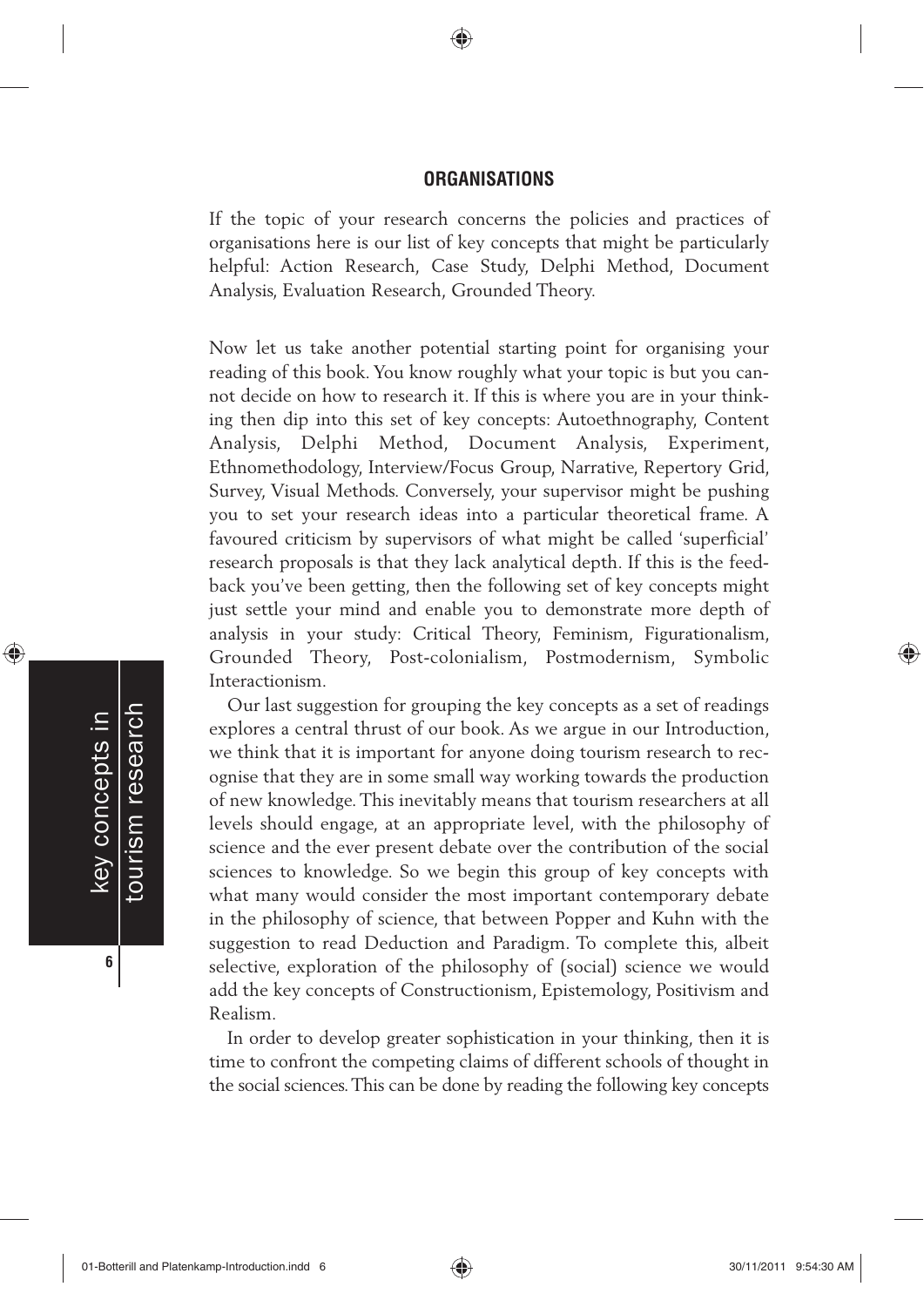as a set: Critical Realism, Critical Theory, Experiment, Hermeneutics, Modelling, Phenomenology, Positivism. You may have heard the term 'Interpretivism' used alongside the key concepts we have included in the book. We considered a separate entry for this topic but for those students wanting a better understanding of Interpretivism we decided that we should instead recommend reading our key concepts entries for Constructionism, Hermeneutics and Phenomenology.

We can only now wish you luck in your studies and hope that *Key Concepts in Tourism Research* is a book that you will remember fondly long after your research project is complete and that you will recommend it to your fellow students, your tutors and even your libraries. No doubt we will get candid feedback from our own students, but if you have something to tell us that would improve the book, then please get in touch with us through our publisher.

#### **NOTE TO FELLOW SUPERVISORS/TUTORS**

In the processes of designing a research project there are times when both students and their supervisors might turn to this book in order to refresh their understandings of a concept or to quickly locate examples from the tourism literature that may provide comparator studies.

Reading about a single concept as a starting point for discussion in supervision and deciding if further reading is warranted is one use for the book. However, we hope that tutors will find ways of incorporating the book into research methods teaching in tourism. Although the concepts are ordered alphabetically, they might, for teaching purposes, be organised into groups of concepts and we have indicated some possible combinations above. Individually, or in small groups, students might be encouraged to take a group of key concepts, follow up on the examples of tourism research and attempt to synthesise this material for seminar discussion or as a written assignment. They might be challenged to produce a research proposal following a particular research emphasis, or to select a research topic and design two or more studies of contrasting types.

Finally, a note on our selections of key concepts and on omissions. The choices we have made are driven by our judgments of what we think are the key concepts in tourism research at this point in time. An explanation

⊕

01-Botterill and Platenkamp-Introduction.indd 7 30/11/2011 9:54:30 AM